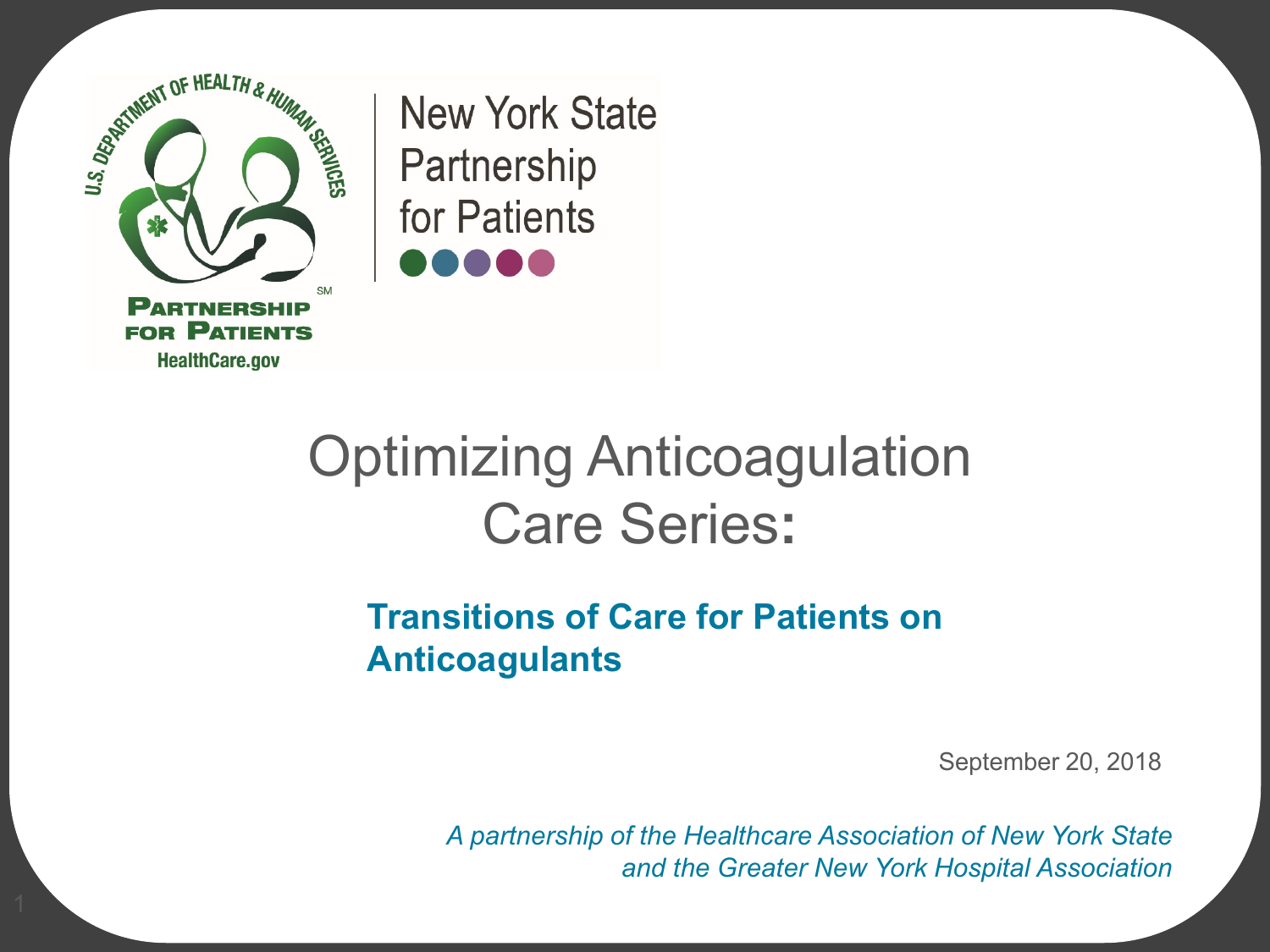

# Agenda

| Topic                                                 | <b>Speaker</b>                                                                                                                   |
|-------------------------------------------------------|----------------------------------------------------------------------------------------------------------------------------------|
| Welcome and Introductions                             | <b>NYSPFP Staff</b>                                                                                                              |
| Transitions of Care for Patients on<br>Anticoagulants | David B. Coriale, RPh. PharmD, BCPS<br>Clinical Pharmacy Manger, Oneida Healthcare                                               |
| Case Study                                            | Kim Zammit, PharmD, BCPS, BCCCS, FASHP<br>Clinical Pharmacy Coordinator, Kaleida Health<br><b>Buffalo General Medical Center</b> |
| Q&A and Next Steps                                    | <b>NYSPFP Staff</b>                                                                                                              |

........................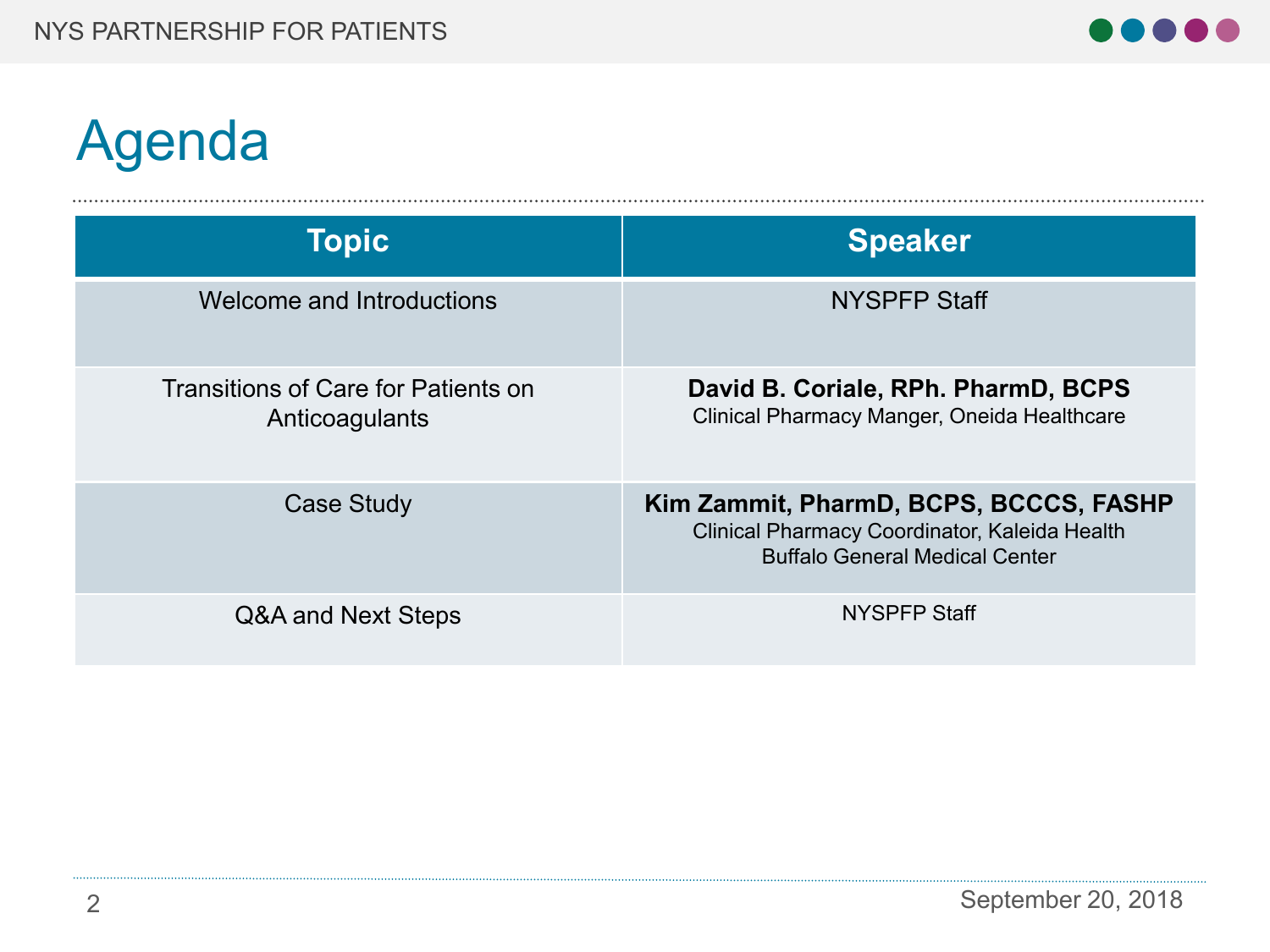

# Optimizing Anticoagulation Care Series

○ **Partnering with the Society of Hospital Medicine**

#### ○ **Engaging expert clinical faculty**

- David Rosenberg, MD, MPH, FACP, SFHM
	- Director, Evidence Based Clinical Practice
	- Hospitalist, Department of Medicine
	- Northwell Health
	- Associate Professor of Medicine





- Donald and Barbara Zucker School of Medicine at Hofstra/Northwell David Coriale, RPh, PharmD, BCPS
- Clinical Pharmacy Manger Oneida Healthcare

Kim Zammit, PharmD, BCPS, BCCCS, FASHP

- Clinical Pharmacy Coordinator, Kaleida Health
- Buffalo General Medical Center



4 September 20, 2018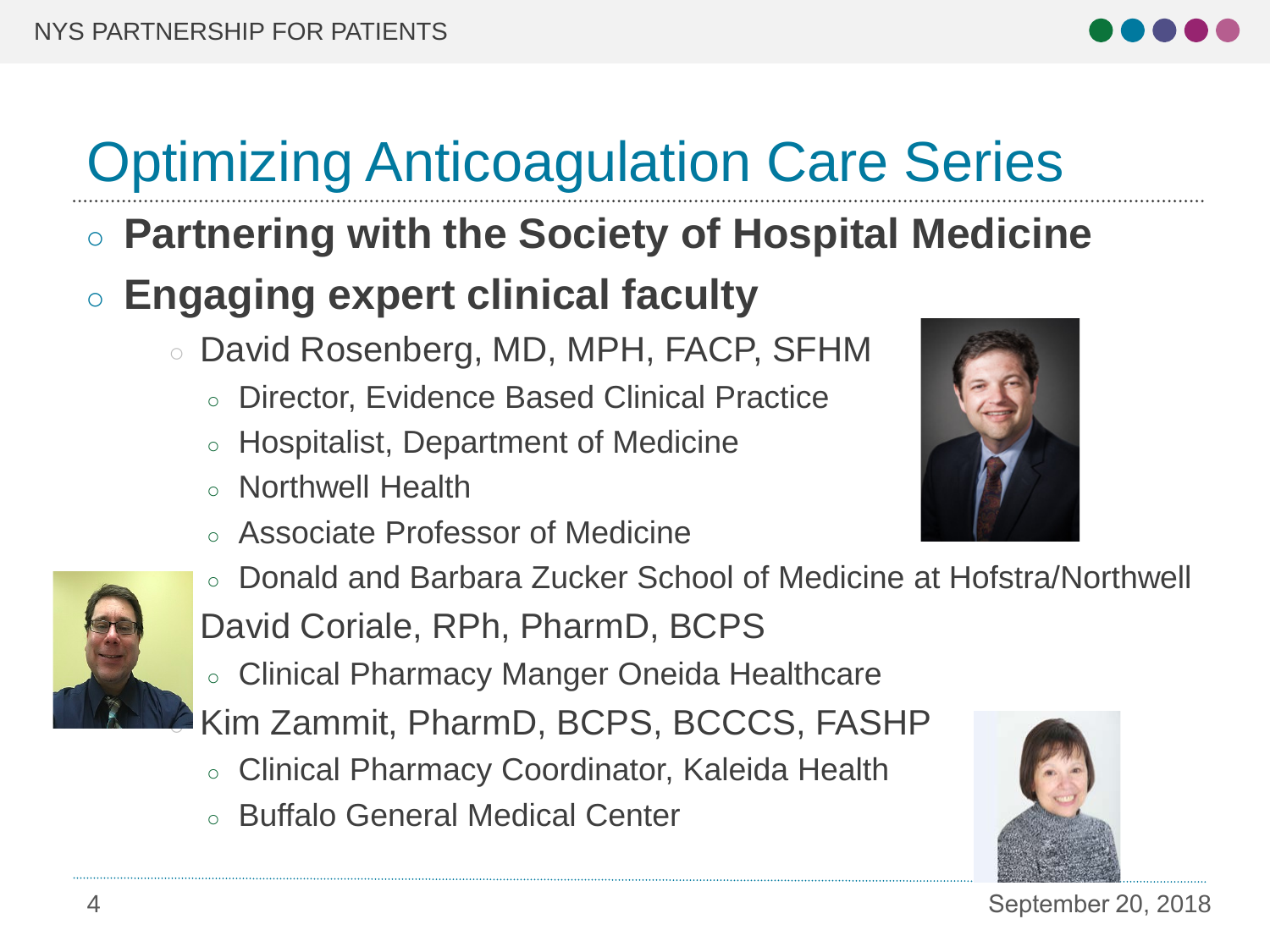

## Optimizing Anticoagulation Care Series

- Previous Events
	- Webinar: Understanding Risks, Benefits, and Treatment Indications
		- April 2018
	- In Person Conferences: The Nuts and Bolts of Anticoagulation
		- May 2018
	- Webinar: Who, What and When of VTE Prevention
		- July 2018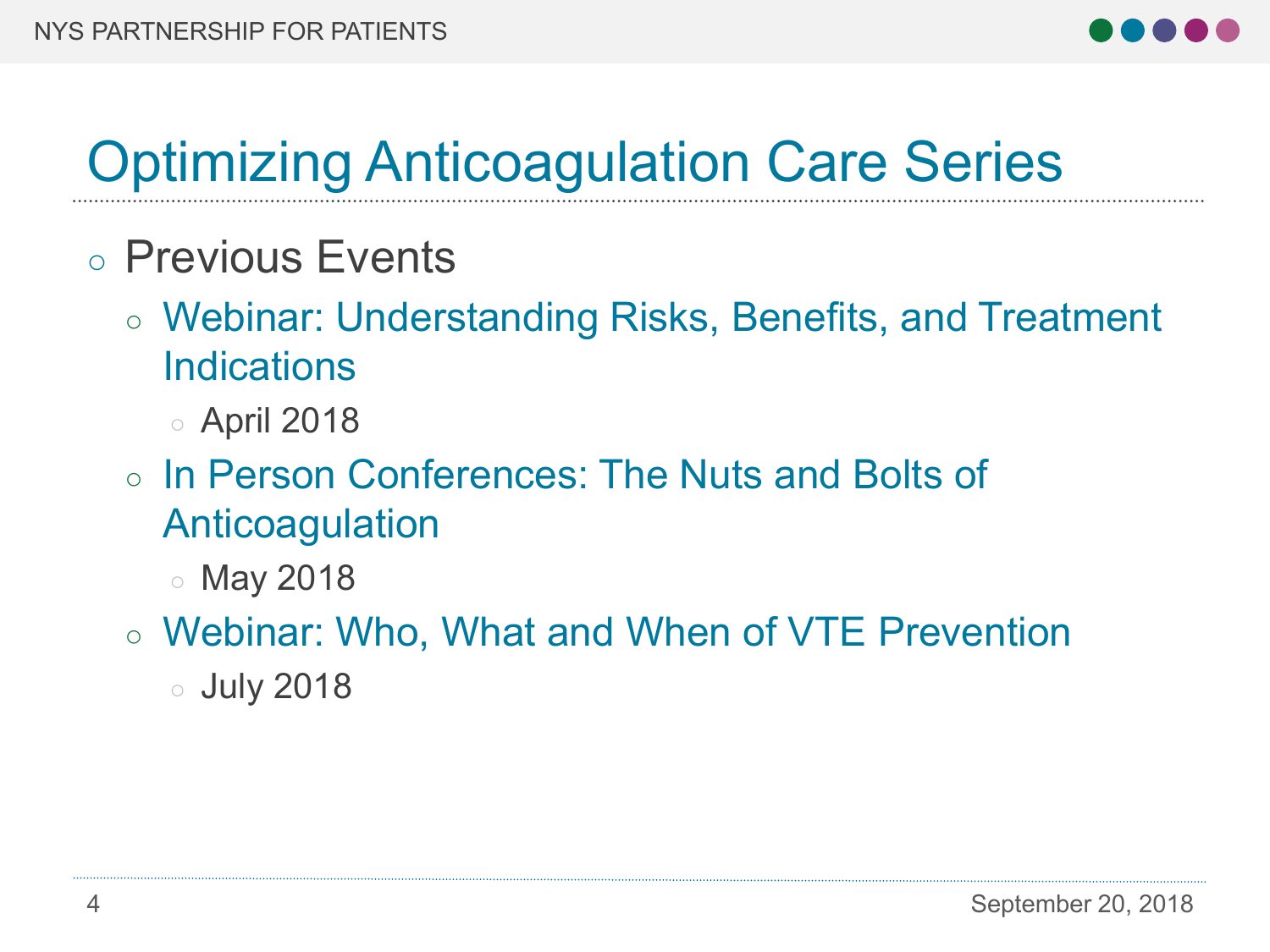

## **Why Anticoagulants?**

- Anticoagulants account for 17.6% of all ED visits for outpatient adverse drug effects, more than any other class of drugs
- Anticoagulants continue to account for large numbers of reported serious injuries (n=18,978) and deaths (n=3,018) in the US.
- Heparin and warfarin have been associated with medication errors more than many other medications
- Most adverse effects are preventable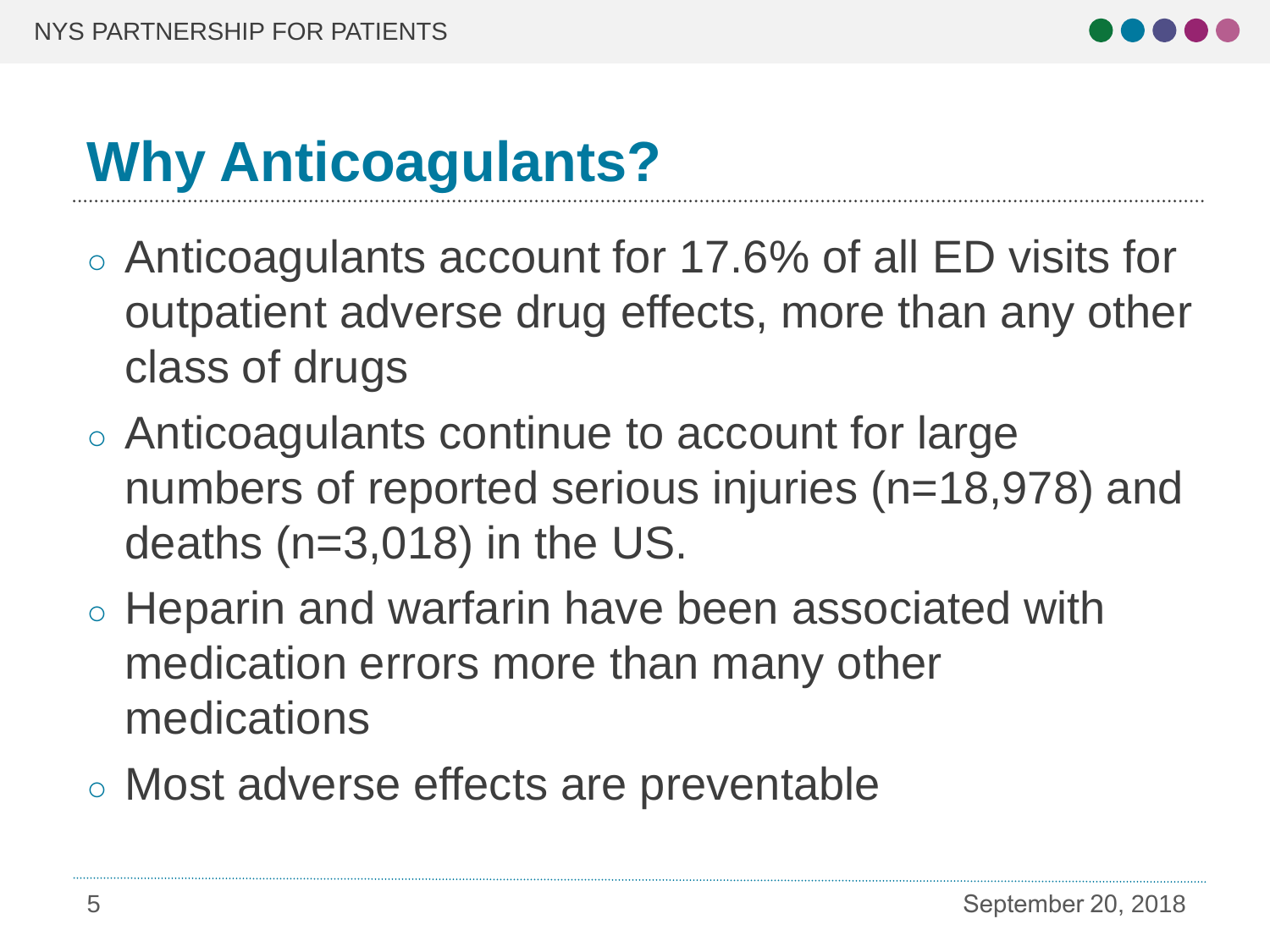

#### Anticoagulant ADE Measure

Non- rural hospital

cohort

| <b>Measure Type</b>    | <b>Measure Description</b>                                                      |                                                                                                                                                                  | <b>Numerator Definition</b>                  | <b>Denominator</b><br><b>Definition</b> | <b>Data Submission</b><br><b>Time Period</b> |
|------------------------|---------------------------------------------------------------------------------|------------------------------------------------------------------------------------------------------------------------------------------------------------------|----------------------------------------------|-----------------------------------------|----------------------------------------------|
| <b>Process Measure</b> | Percentage of<br>Supratherapeutic INR results                                   |                                                                                                                                                                  | Number of INR results with<br>values $>5$    | Number of all INR tests<br>resulted     | Monthly                                      |
|                        | 2.0%<br>1.5%<br>% of tests resulted<br>% of tests resulted<br>%<br>0.5%<br>0.0% | Percentage of Supratherapeutic INR results<br>-Rate -Baseline -Comparison<br>yan'l can'l paint paint while you are deviloped being and your can'l some can paint |                                              |                                         |                                              |
|                        | Supratherapeutic<br>INR mg/dl, mg/dl,<br>ADE Rate                               | <b>Baseline</b><br><b>Number</b><br>Reporting<br>1/17-12/17                                                                                                      | Compariso<br>Number<br>n Period<br>1/18-3/18 | %<br>Reporting<br>Improvement           |                                              |

99

0.90

 $-7.87$ 

80

0.97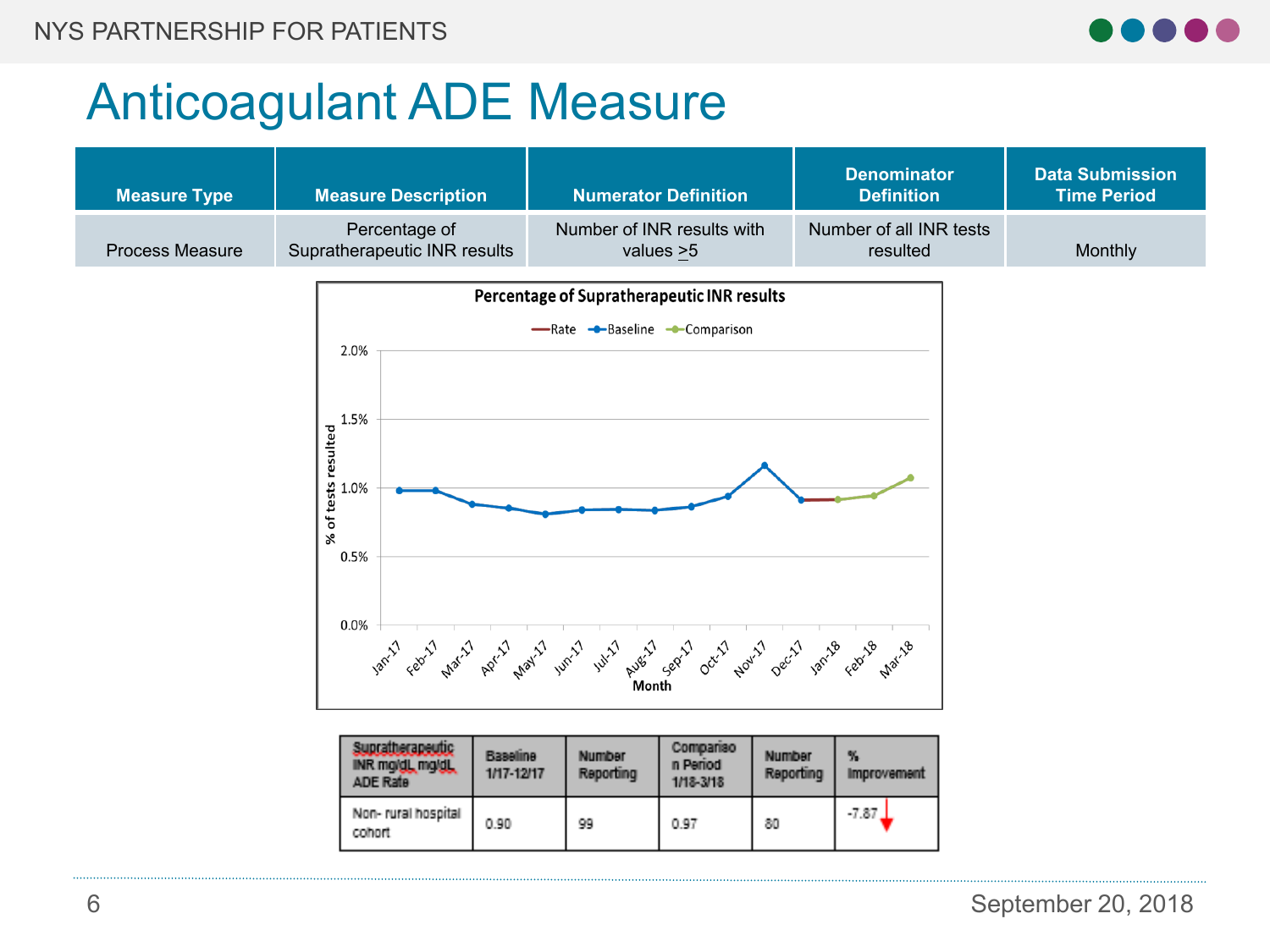

### VTE Measures

| <b>Measure Type</b>    | <b>Measure Description</b>                                                                                                                                                                                                                                                                                                                     | <b>Numerator Definition</b>                                                                                                                                                                                                                                                                                                                                                  | <b>Denominator Definition</b>                                   |
|------------------------|------------------------------------------------------------------------------------------------------------------------------------------------------------------------------------------------------------------------------------------------------------------------------------------------------------------------------------------------|------------------------------------------------------------------------------------------------------------------------------------------------------------------------------------------------------------------------------------------------------------------------------------------------------------------------------------------------------------------------------|-----------------------------------------------------------------|
| <b>Outcome Measure</b> | VTE rate per 100 adult inpatient<br>discharges                                                                                                                                                                                                                                                                                                 | Number of facility-acquired VTEs<br>among adult inpatient discharges                                                                                                                                                                                                                                                                                                         | Number of medical and<br>surgical adult inpatient<br>discharges |
|                        | -VTE Rate Per 100 Discharges<br>0.35<br>s 0.30<br>defects<br>0.25<br>0.20<br>2015<br>E 0.15<br>E 0.10<br>0.05<br>0.00<br><b>Mo-14</b><br>May-14<br>Mar-14<br>$Jan-15$<br>Mar-15<br>May-15<br>医脑膜<br><b>TH-185</b><br>Nov-14<br><b>Baseline</b><br>Number<br><b>VTE Rate</b><br>1/14-12/14<br>Reporting<br>Non-rural<br>152<br>hospital<br>0.26 | <b>Venous Thromboembolism Rate</b><br>- Baseline<br>- Comparison<br>$Jan-16$<br>Mar-16<br>May-16<br>$101 - 16$<br>Sep-16<br>Nov-16<br>$50 - 17$<br>$101 - 15$<br><b>CE-RN</b><br>Sep-15<br>Nov-15<br>$Jan-17$<br>Mar-17<br>May-17<br>Year and Month<br>Comparison<br>Number<br>96<br>Period<br>Reporting<br>Improvement<br>$7/17 - 9/17$<br>15.45 $\triangle$<br>0.22<br>150 |                                                                 |
|                        | cohort                                                                                                                                                                                                                                                                                                                                         |                                                                                                                                                                                                                                                                                                                                                                              |                                                                 |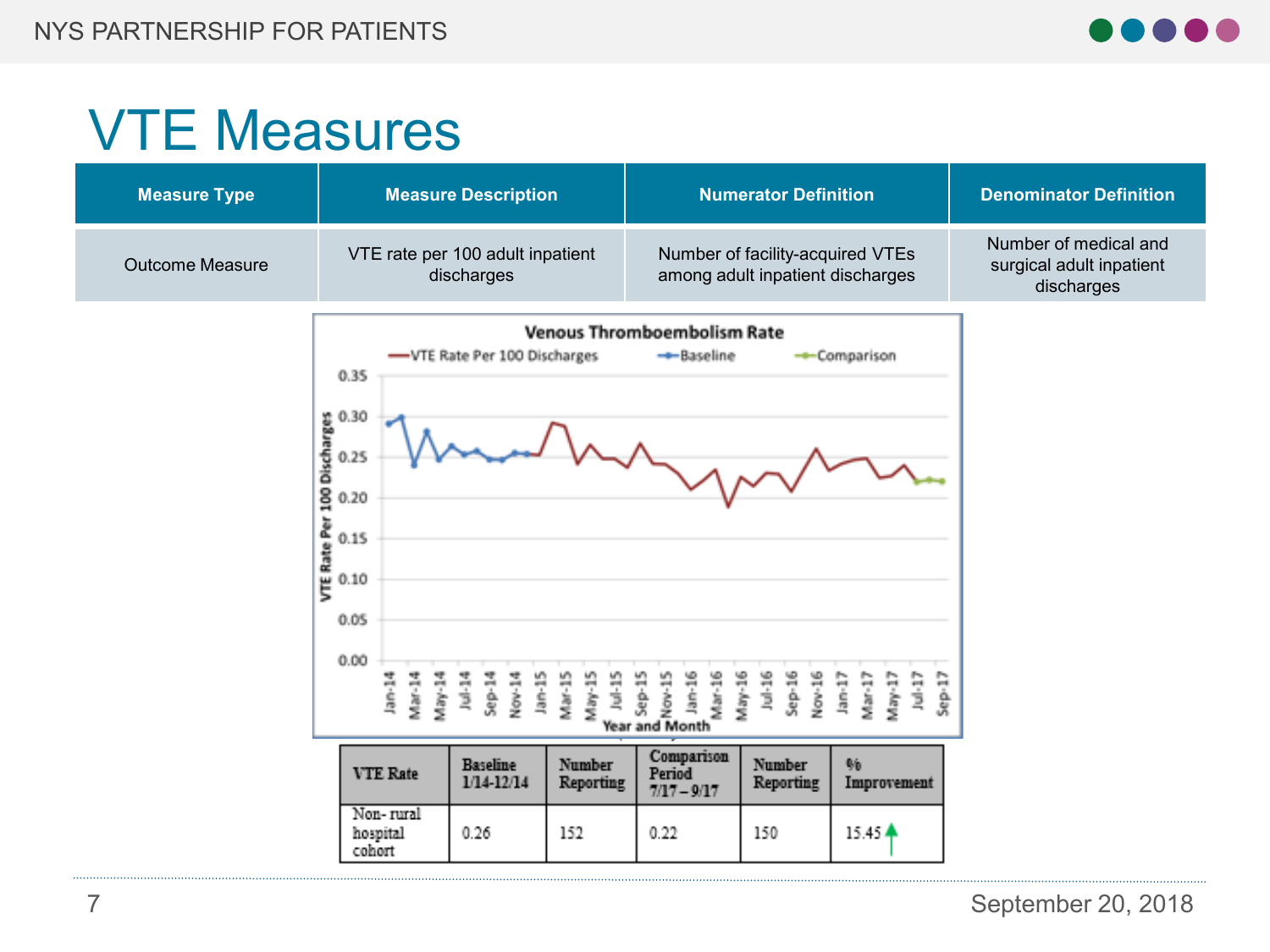

### VTE Measures

| <b>Measure Type</b>    |                                                                                             |                                                                                                    | <b>Measure Description</b>    |                     |                                                                                                         | <b>Numerator Definition</b>                                     |                                                                 | <b>Denominator Definition</b>          |
|------------------------|---------------------------------------------------------------------------------------------|----------------------------------------------------------------------------------------------------|-------------------------------|---------------------|---------------------------------------------------------------------------------------------------------|-----------------------------------------------------------------|-----------------------------------------------------------------|----------------------------------------|
| <b>Outcome Measure</b> |                                                                                             | AHRQ PSI 12 - Perioperative PE<br>or DVT (secondary diagnosis) per<br>1000 surgical discharges for | patients $\geq$ 18 years old  |                     |                                                                                                         | Number of surgical patients with<br>hospital-acquired DVT or PE |                                                                 | Number of adult surgical<br>discharges |
|                        | Surgical Discharges<br>2.50<br><b>200</b><br>2.00<br>Per<br>Rate<br>1.00<br>PPE/DVT<br>0.00 | 4.50<br>4.00<br>3.50<br>3.00<br>1.50<br>0.50                                                       |                               |                     | Perioperative Pulmonary Embolism or Deep Vein Thrombosis<br>Rate<br>-PPE/DVT Rate -Baseline -Comparison |                                                                 | 2015-Q4 2016-Q1 2016-Q2 2016-Q3 2016-Q4 2017-Q1 2017-Q2 2017-Q3 |                                        |
|                        |                                                                                             |                                                                                                    |                               |                     | Year and Quarter                                                                                        |                                                                 |                                                                 |                                        |
|                        |                                                                                             | <b>PSI-12</b>                                                                                      | <b>Baseline</b><br>10/15-9/16 | Number<br>Reporting | Comparison<br>Period<br>7/17-9/17                                                                       | Number<br>Reporting                                             | 96<br>Improvement                                               |                                        |
|                        |                                                                                             | Non-rural<br>hospital<br>cohort                                                                    | 3.94                          | 151                 | 3.74                                                                                                    | 149                                                             | $5.01 -$                                                        |                                        |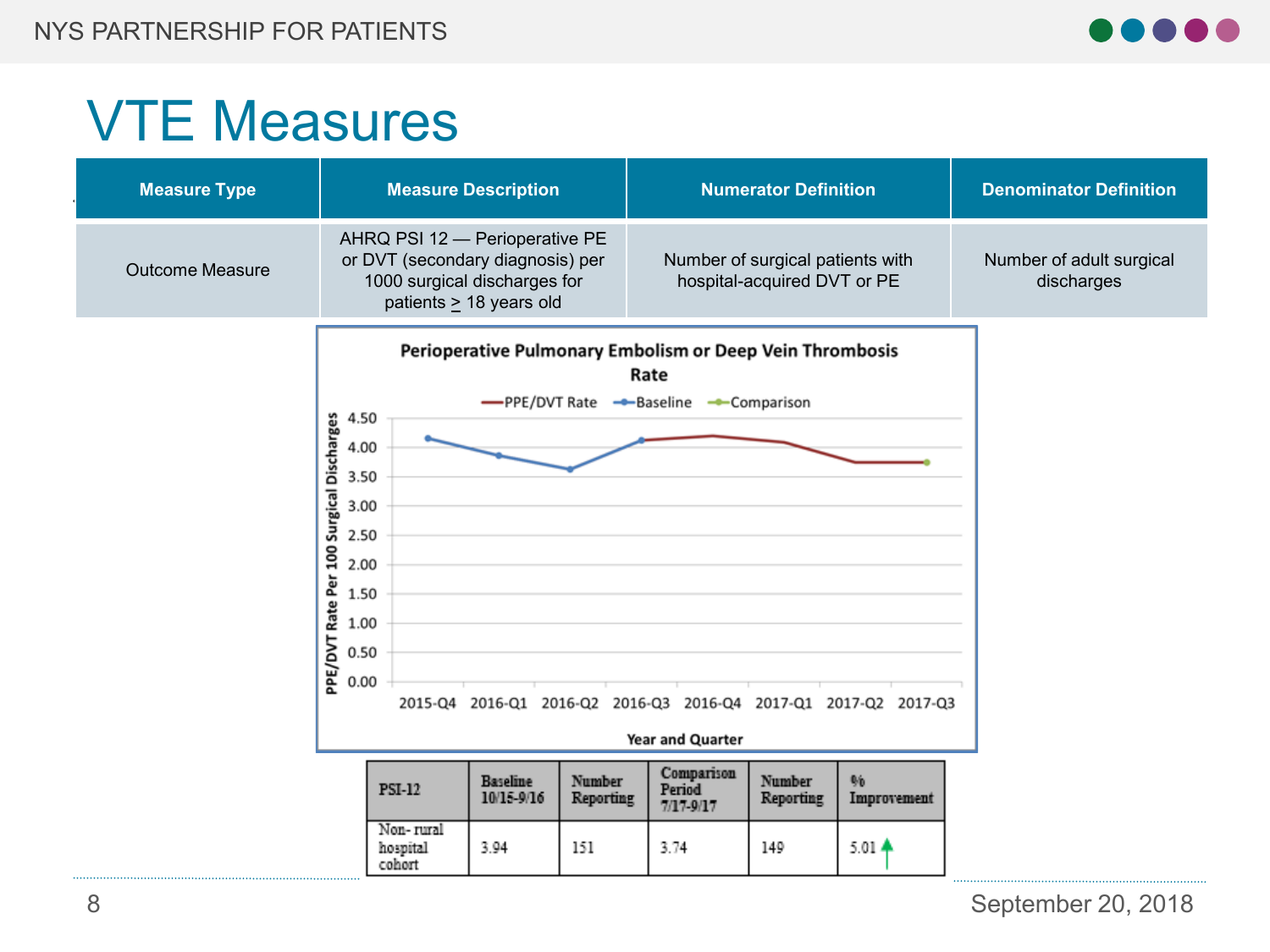

**New York State** Partnership for Patients ,,,,,

### Question and Answer